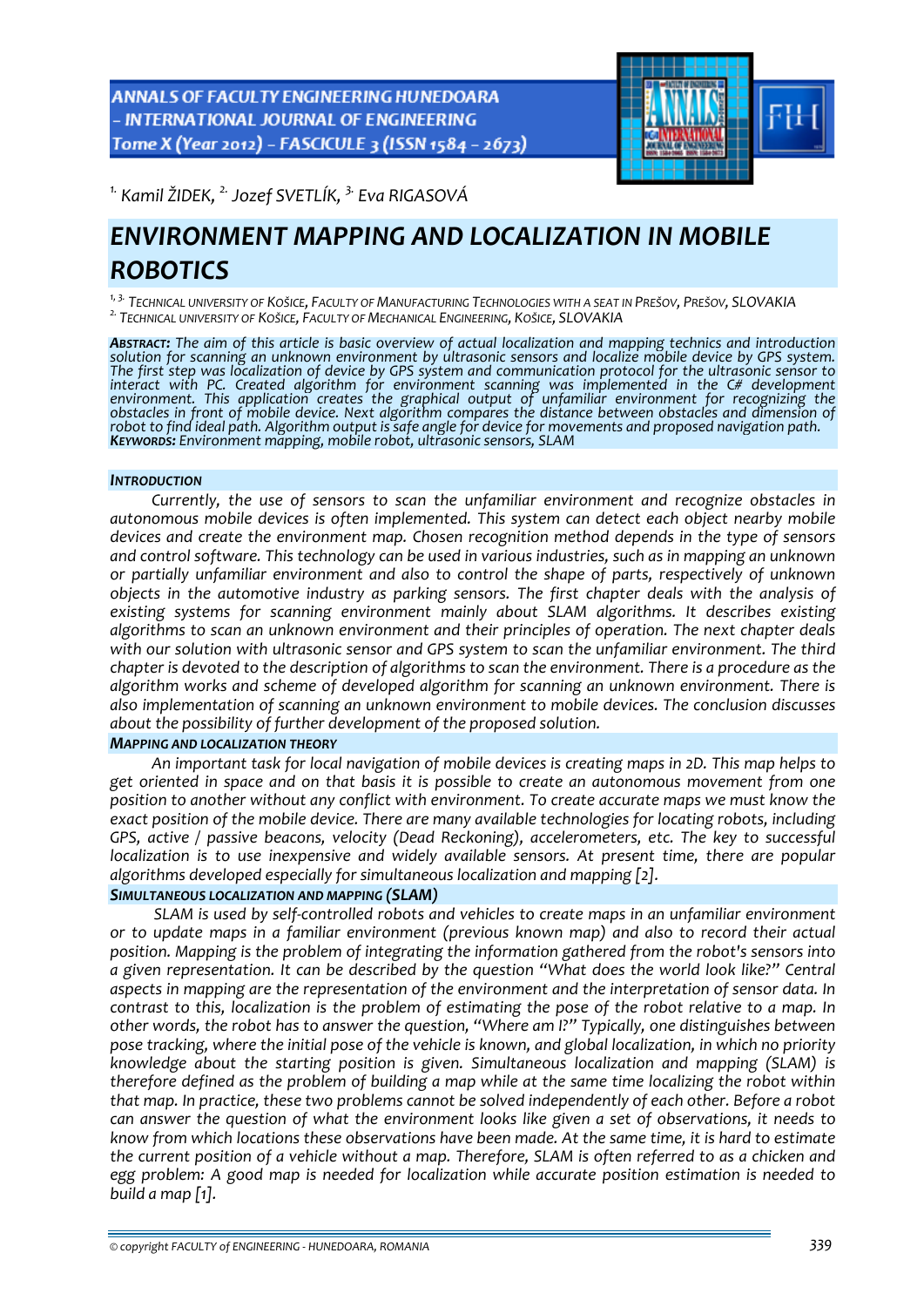*Most solutions suppose that initial position of the robot is known and only it is a partial* knowledge of the area. SLAM is defined as an example of model building leading to a new map or *improvement of existing maps at the same time positioning the robot on the map. In practice this means that the answers to two basic questions can be answered independently.*

*Before the robot can contribute to answering these questions must know:*

*Its own kinematics,*

*How to separate the collected data from important information.*

*Exact (The) estimation of the robot location without a map or without actual direction is very difficult.*

## *TECHNICAL PROBLEMS OF SLAM*

SLAM is not served as a compact solution, but like a lot of concepts that contribute to the results. *If the next repetition of the construction of maps is created from measured distance and direction with uncertainty (limited accuracy‐driven sensors and additional ambient noise), then any properties added to the map will contain corresponding errors. As they grow over time and movement, errors will accumulates and cumulatively distort the map, the robot's lost ability to determine sufficient accuracy in your current position and direction. There are different techniques to compensate these errors, such as recognizing parts of the map and connect two instances of the same part merged into one. Some statistical methods used in SLAM includes Kalman filters, particle filters (also known as Monte Carlo method).*

## *MAPPING, SENSING &Localization*

*SLAM of mobile robot community refers to the process of creating a geometrically consistent environment map. Topological maps are a method of representation of the environment that captures the environment topology rather than a precise geometric map. SLAM is tailored to available resources, and therefore is not for perfection, but to labor flexibility. Published approaches are used in aerial vehicles, uncontrolled by human, autonomous underwater devices, equipment moving along the surface of planets, the newly developing domestic robots, and even inside the human body. It is generally considered to resolve the issue of SLAM as a significant achievement in the field of robotics research in recent decades. Many problems of data association and computational complexity are still waiting to resolve.*

*SLAM is usually using several different types of sensors. Statistical independence is a mandatory requirement to deal with metric distortion and disorder in the measurements. SLAM is using usually* optical sensors that can be one dimensional or 2D laser or 2D, 3D sonar sensors and one or more 2D *cameras. Current methods are applied in wireless range. A special kind of SLAM for pedestrians is used as the main sensor inertia measurement unit mounted in the shoe. In this relies on the fact that pedestrians are able to avoid the walls. This procedure is called FootSLAM and can be used in for automatic construction of road building plans, which can then be further used as an indoor positioning system.*

*The results of the scan combines algorithms for localization by geometric propositions, any* reading must contain at least one iteration  $(n + 1)$  that determining equations for the n-dimensional *problem. Moreover, it is still needed some additional information about orientation and absolute or relative coordinate system with the rotation and mirroring.*

#### *MODELING*

*Mapping can create 2D or 3D model of environment and 2D environment projection. Kinematics of* the robot is included as a part of the model and it is used to improve estimation location and eliminates *own noise and noise from environment. Dynamic Model of data from various sensors partially corrects* errors in the model and finally improves the location and direction of the robot as a cluster probability *in virtual map. Mapping is the ultimate representation of this model; the map is either an abstract concept for a model [3].*

#### *SOME EXAMPLES OF ENVIRONMENT MAPPING ALGORITHM*

*Part below some of SLAM algorithms provides as open algorithms by web pages in [1]. 2D ISLSJF – (Filter for joining an incompletes sub maps)*

*The algorithm combines maps using a filter for scattered information and squares optimization.* By entering ISLSJF the sequence of local maps and the output is a global map. Simulation is acquired in *Victory Park and corrected data in Fig. 1 left demonstrates the algorithm.*

*ISLSJF is a new algorithm which combines maps and charts for creating large scale. The algorithm is based on recently developed SLSJF and multiple uses repetition to improve estimation. The input is a* sequence of local maps and output of the algorithm is a global map containing all the positions and all movements of the robot as well as the initial and final position of the robot. The amount of simulations and experimental data is generated with MATLAB - source. The user can simply use this code to merge *their own local maps.*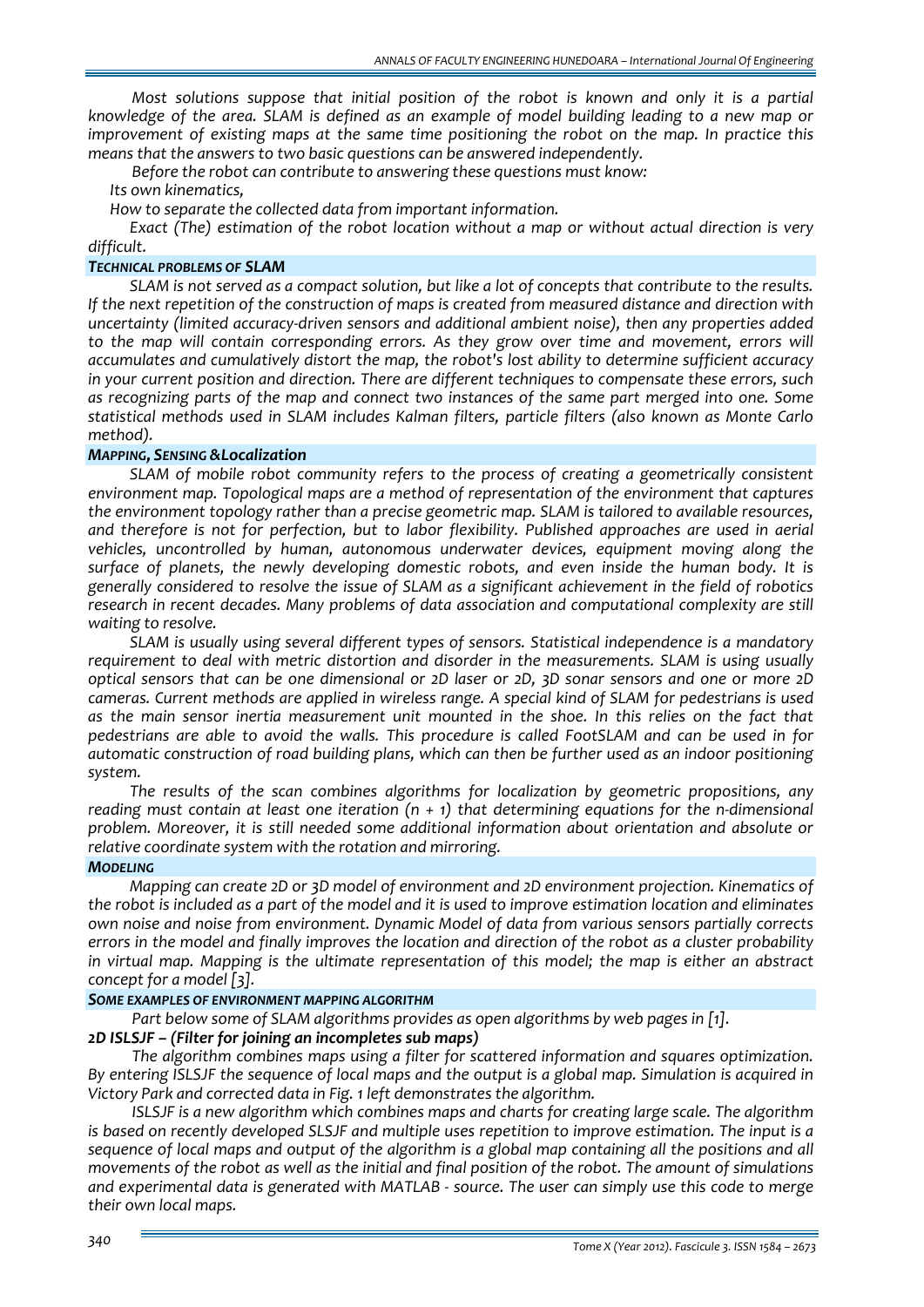





#### *CAS Robot Navigation Toolbox*

*This software created by Matlab ‐ controls for robot localization and mapping, it is licensed GNU GPL and used for research and education, and regardless of type or kind of sensor data. It is able to import many data files from any sensor. It allows to connect or*



*Fig. 2 CAS Robot Navigation Toolbox*

*disconnect feature extraction, model counting passed miles, the strategy of the association data, etc.,* and attach or detach or locational SLAM approach. It also contains many useful tools and features [1]. *GPS Localization and Ultrasonic Environment Mapping*

### *There is described principle of combination global navigation by GPS for localization and environment mapping by local sensor object detection. The complex navigation algorithm consists of combination of four separate parts (technologies, theories) combined to one subject:*

*1. GPS position data acquiring and transformation.*

*2. Adequate raster satellite maps download.*

*3. Local sensor environment mapping.*

*4. Path search algorithm.*

*Simplified flowchart is shown in the Fig. 3 left. Loop of the algorithm for navigation is shown in the Fig. 3 right.*

*There is briefly described navigation algorithm in basic steps. First step is download actual Satellite maps according acquired actual GPS data for start position on maps and selecting manually end position. We must next transfer GPS data*



*Fig. 3 Algorithm principle, extended loop navigation algorithm*

*to pixels and create vector from start to end point. Next step is measuring distance and create checkpoints for long distances to reduce computing time for breath first algorithm. There is executed* scanning by local sensors to estimate position of obstacles in the map. Then there is started breath first *algorithm to find ideal plan path. Last step of algorithm is creating optimized navigation path and segmentation. Example task from GPS and path planning is shown in Fig. 4.*



*Fig. 4 Example of localization path created by GPS, path planning algorithm*

## *GLOBAL LOCALIZATION & ENVIRONMENT MAPPING*

*Localization of the mobile robot is realized through the acquiring of the position of the robot based on GPS sensor. This sensor sends data about position in the NMEA protocol. GPS sends several data strings with necessary information about actual position. The introduced solution processes string*